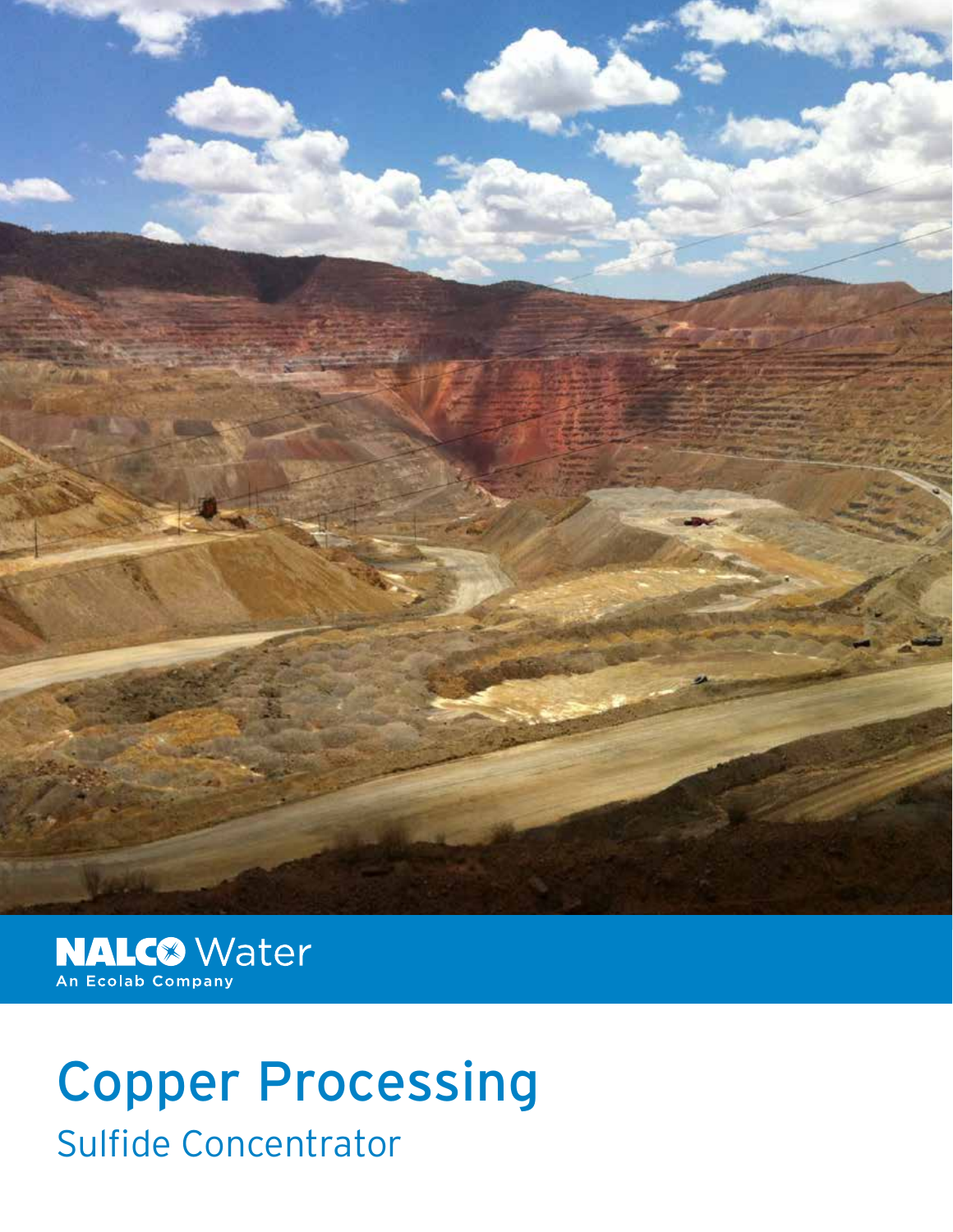## Copper Processing — Sulfide Concentrator **Copper Processing –** Sulfide Concentrator